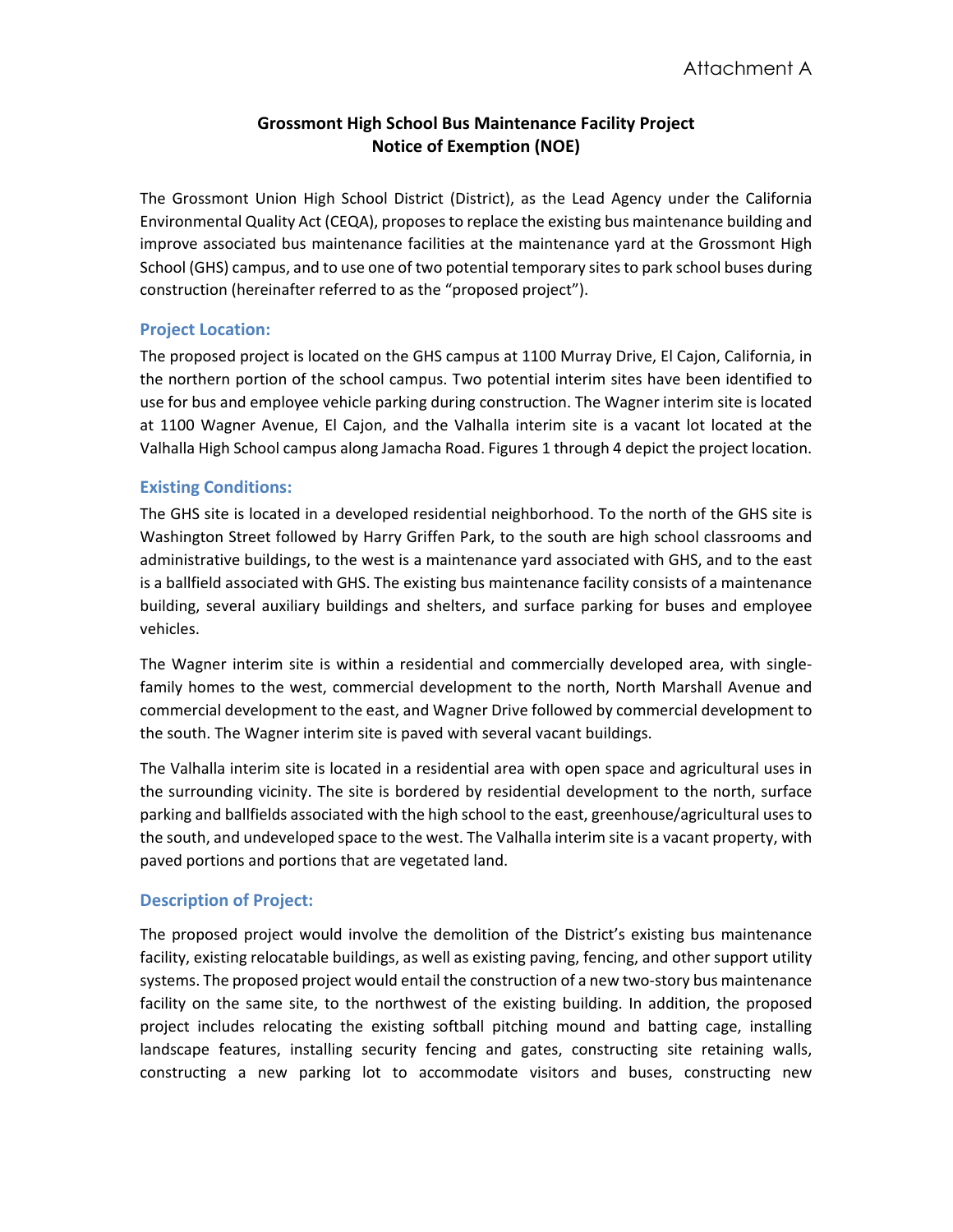ingress/egress from Washington Street, and utility work including water and sewer line extensions.

During the construction phase of the project, the bus and employee vehicle parking lot will be relocated to one of the two interim off-site locations. The Valhalla site would be prepared for temporary use by scraping approximately six inches of surface scrub and laying gravel, in order to install temporary trailers to be used for office space, temporary night lighting, and portable toilets and handwash stations on the site. The Wagner interim site would not require grading or the installation of temporary buildings; one existing building in the northern portion of the site would be minimally upgraded (i.e. new carpet, paint) to provide office and restroom facilities. Other buildings on the property would not be used. Temporary night lighting would also be installed on the Wagner interim site. The existing ingress/egress would be used for buses and other vehicles at both of the interim sites.

## **Applicability of Exempt Status:**

The proposed activity is a project subject to CEQA. However, the proposed project is Categorically Exempt. The proposed work at the GHS site is Categorically Exempt under Section 15302 – Replacement or Reconstruction and Section 15314 - Minor Additions to Schools. The two interim sites are Categorically Exempt under Section 15304 – Minor Alternations to Land, Section 15311 – Accessory Structures, and Section 15314– Minor Additions to Schools. The proposed project is considered categorically exempt for the following reasons.

### Replacement or Reconstruction (Class 2)

Class 2 consists of replacement or reconstruction of existing structures and facilities where the new structure will be located on the same site as the structure replaced and will have substantially the same purpose and capacity as the structure replaced.

The proposed project would demolish the existing bus maintenance building and reconstruct the maintenance building in the northern portion of the project site. The new bus maintenance facility would serve the same purpose as the existing facility and would not allow for an increase in capacity of buses, employees, or students at the project site. Therefore, the proposed work at the GHS site would be Categorically Exempt under Class 2.

#### Minor Alternations to Land (Class 4)

Class 4 consists of minor public or private alterations in the condition of land, water, and/or vegetation which do not involve removal of healthy, mature, scenic trees except for forestry or agricultural purposes. Examples include, but are not limited to:

(a) Grading on land with a slope of less than 10 percent, except that grading shall not be exempt in a waterway, in any wetland, in an officially designated (by federal, state, or local government action) scenic area, or in officially mapped areas of severe geologic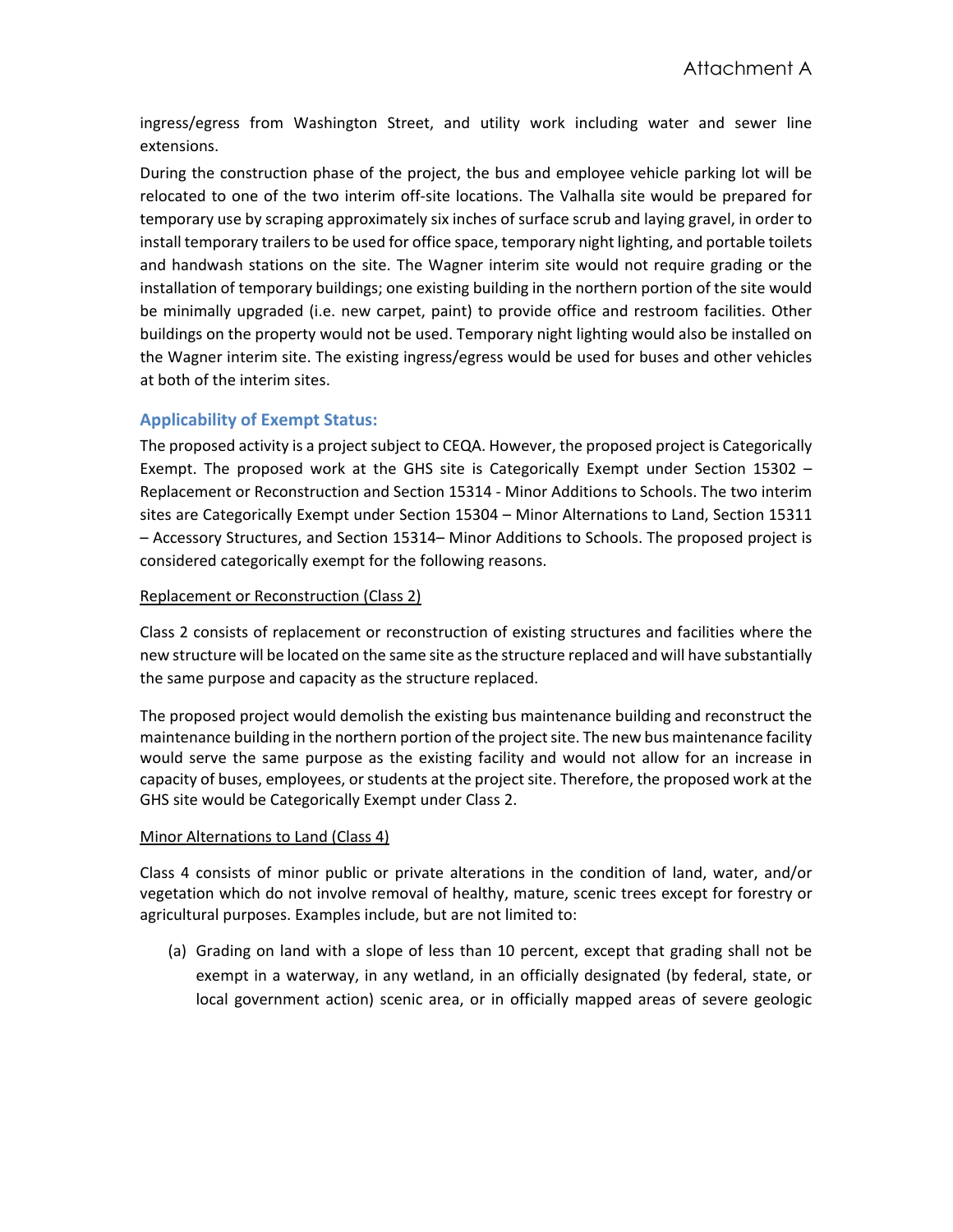hazard such as an Alquist-Priolo Earthquake Fault Zone or within an official Seismic Hazard Zone, as delineated by the State Geologist.

- (b) New gardening or landscaping, including the replacement of existing conventional landscaping with water efficient or fire resistant landscaping.
- (c) Filling of earth into previously excavated land with material compatible with the natural features of the site;
- (d) Minor alterations in land, water, and vegetation on existing officially designated wildlife management areas or fish production facilities which result in improvement of habitat for fish and wildlife resources or greater fish production; (
- (e) Minor temporary use of land having negligible or no permanent effects on the environment, including carnivals, sales of Christmas trees, etc;
- (f) Minor trenching and backfilling where the surface is restored;
- (g) Maintenance dredging where the spoil is deposited in a spoil area authorized by all applicable state and federal regulatory agencies;
- (h) The creation of bicycle lanes on existing rights-of-way.
- (i) Fuel management activities within 30 feet of structures to reduce the volume of flammable vegetation, provided that the activities will not result in the taking of endangered, rare, or threatened plant or animal species or significant erosion and sedimentation of surface waters. This exemption shall apply to fuel management activities within 100 feet of a structure if the public agency having fire protection responsibility for the area has determined that 100 feet of fuel clearance is required due to extra hazardous fire conditions.

The proposed project would provide a temporary parking area for buses and employee vehicles during construction of the GHS bus maintenance facility site. The Wagner interim site would be prepared for temporary use by improving the interior of one of the existing structures onsite and installing temporary night lighting. The Valhalla interim site would be prepared for temporary use by installing portable trailers, restroom facilities, lighting and fencing. All temporary structures and improvements would be removed after construction of the GHS site is complete. No mature trees would be removed at either of the interim sites. Therefore, the interim sites would be Categorically Exempt under Class 4.

#### Accessory Structures (Class 11)

Class 11 consists of construction, or placement of minor structures accessory to (appurtenant to) existing commercial, industrial, or institutional facilities, including but not limited to:

- (a) On-premise signs;
- (b) Small parking lots;
- (c) Placement of seasonal or temporary use items such as lifeguard towers, mobile food units, portable restrooms, or similar items in generally the same locations from time to time in publicly owned parks, stadiums, or other facilities designed for public use.

The proposed project would install portable facilities and temporary lighting and fencing on the interim site that is chosen for temporary use during construction, and would remove all structures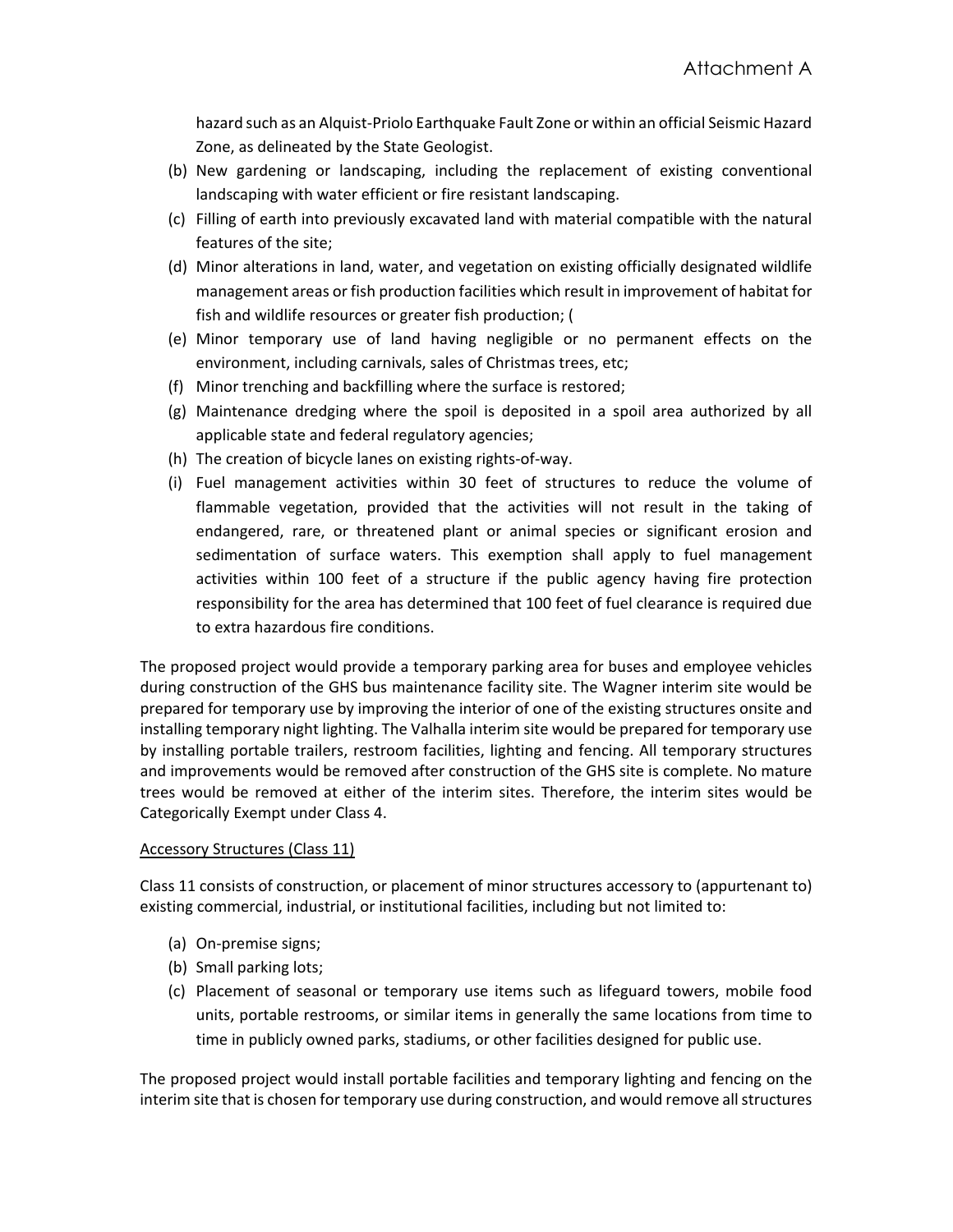when construction is complete. Therefore, the proposed work at the two interim sites would be Categorically Exempt under Class 11.

#### Minor Additions to Schools (Class 14)

Class 14 consists of minor additions to existing schools within existing school grounds where the addition does not increase original student capacity by more than 25% or ten classrooms, whichever is less. The addition of portable classrooms is included in this exemption (State CEQA Guidelines Section 15314).

The proposed project would occur on the GHS school campus, but would not result in an increase in capacity, or an increase in students or staff at the school. The proposed project would improve facilities to serve the bus storage and maintenance which supports the GUHSD. Therefore, all three sites of the proposed project would not include the construction of any new classrooms or other facilities that would increase the student capacity of the campus by more than 25% or ten classrooms.

## **Exceptions to Use of a Categorical Exemption (State CEQA Guidelines Section 15300.2):**

Although the District determined that the proposed project is exempt from CEQA, the District prepared an Initial Study to verify that no significant impacts would occur and the proposed project does not have the potential to trigger any of the exceptions identified in State CEQA Guidelines Section 15300.2 prohibiting the use of a categorical exemption.

- (a) **Location.** The proposed project would occur entirely within the boundaries of an existing high school campus in an urbanized community. The site has been developed as a school since 1920, and the existing bus maintenance facility has been in place since approximately 1953. The proposed interim sites are currently vacant. The Wagner site was previously developed as a commercial facility with several buildings and paved parking areas, which are now vacant. The Valhalla interim site is currently vacant and previously undeveloped. Both interim sites are located within developed residential and commercial areas. All areas of the project site are either paved or disturbed, and therefore are not environmentally sensitive. Surrounding land uses consist of residential land uses. However, the proposed project would not extend into any offsite areas. Therefore, this exception does not apply to the project.
- (b) **Cumulative Impact.** A review of available information on the City of El Cajon's website identified four relevant cumulative projects within 1 mile of the project site: (1) four detached multi-family residences at 922 Grossmont Avenue, currently under construction; (2) a 40,000 square-foot medical office building at El Cajon Boulevard PACE Center, approved; (3) a new 60,000 square-foot self-storage facility on Marshall Avenue, approved; (4) a 2,000 square-foot shell commercial building on El Cajon Boulevard and Chamberlain Avenue, approved.

A review of available information on the City of La Mesa's website identified two relevant cumulative projects within 1 mile of the project site: (1) a mixed-used development on Severin Drive that is under construction; (2) a 111-bed assisted living facility at 9000 Murray Drive that is under construction.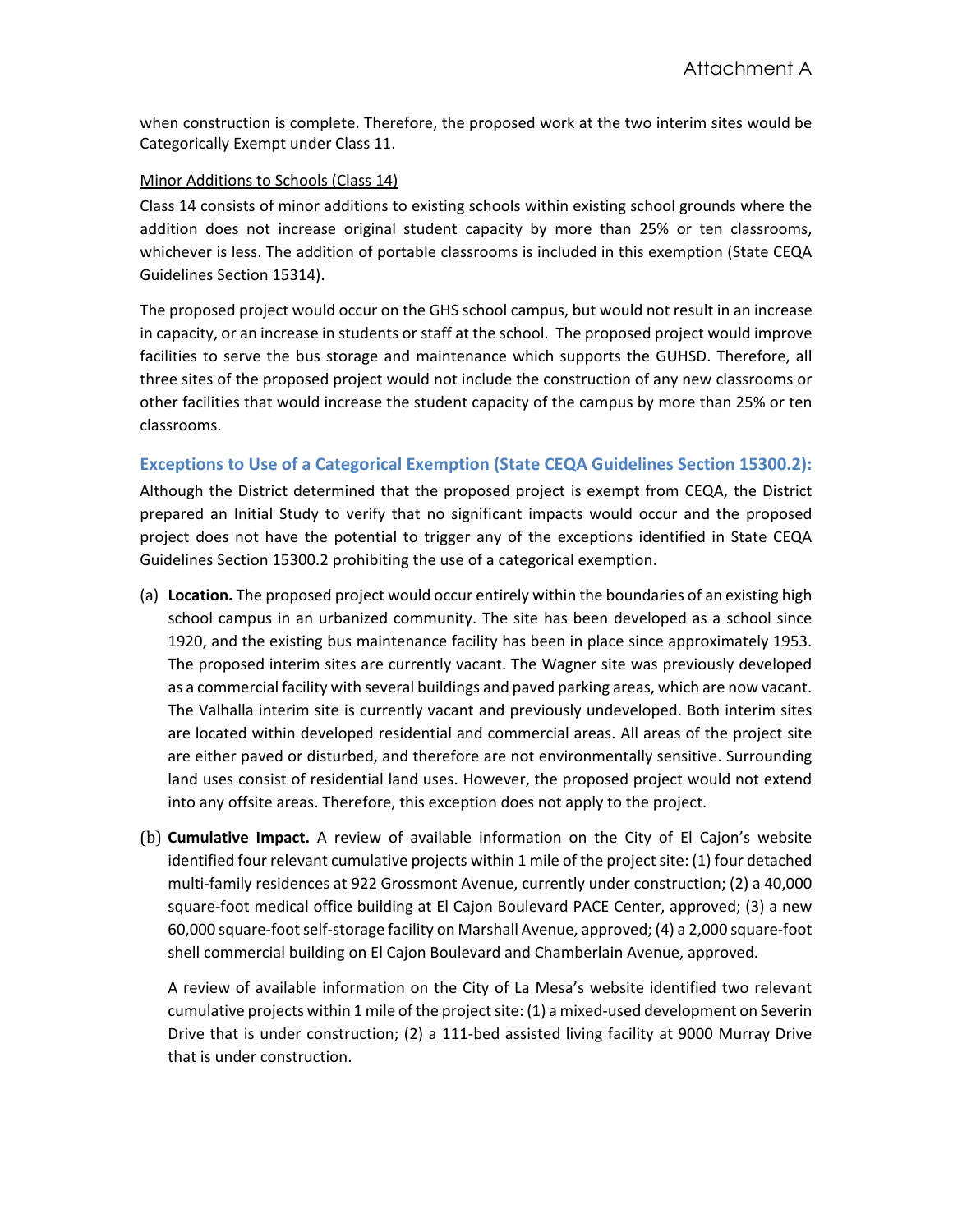These projects would be required to conduct a separate environmental analysis and mitigate any potential impacts to the extent feasible.

As discussed in the Initial Study, the proposed project and the eight cumulative projects would be consistent with applicable federal, state, and local regulations and plans associated with aesthetics, biological resources, hydrology/water quality, tribal cultural resources, and utilities and service systems, including the City of El Cajon General Plan and City of La Mesa General Plan. Impacts related to geology/soils, hazards and hazardous materials, and wildfire are generally site-specific and not additive across a landscape. In addition, the less-thansignificant impacts on these resources would not add appreciably to impacts of any cumulative projects that could result in a significant cumulative impact due to the minor nature of identified impacts and the low intensity of known cumulative projects. Therefore, cumulatively considerable impacts related to these resource areas would not occur as a result of the proposed project.

Because the project site is already developed and emissions from construction would be temporary and localized, construction emissions for the proposed project would be minimal and would not cause a cumulatively considerable air quality impact. In addition, there would not be a substantial number of other concurrent projects or intensity of construction or operation in the immediate vicinity of the proposed project such that construction of the proposed project would contribute to a temporary cumulative impact related to noise and vibration or transportation and traffic. Once operational, cumulative projects would not contribute to noise levels and air quality or GHG impacts.

Furthermore, the proposed project would not increase the capacity of buses or employees at the bus maintenance facility, therefore would not generate additional vehicle trips that could contribute to vehicle miles traveled (VMT). No other elements of the proposed project would result in operational changes that could contribute to cumulatively considerable impacts when combined with the other projects.

- (c) **Significant Effect.** The proposed project includes the redevelopment of the bus maintenance facility and the temporary use of an interim bus parking site. The project site and surrounding neighborhoods are located within an urbanized area, and no work is proposed offsite that could result in impacts on sensitive vegetation or other environmentally sensitive areas as a result of the proposed project. As such, there is nothing unusual about the project site or surrounding area. Furthermore, there is nothing unusual about the design of the proposed project that could result in a significant effect on the environment due to unusual circumstances. Therefore, there is no reasonable possibility that the proposed project would have a significant effect on the environment due to unusual circumstances, and this exception does not apply to the project.
- (d) **Scenic Highways.** The proposed project would not result in the demolition of existing structures or the construction of new facilities that would directly or indirectly affect an officially designated scenic highway or scenic resources near a scenic highway. Therefore, this exception does not apply to the project.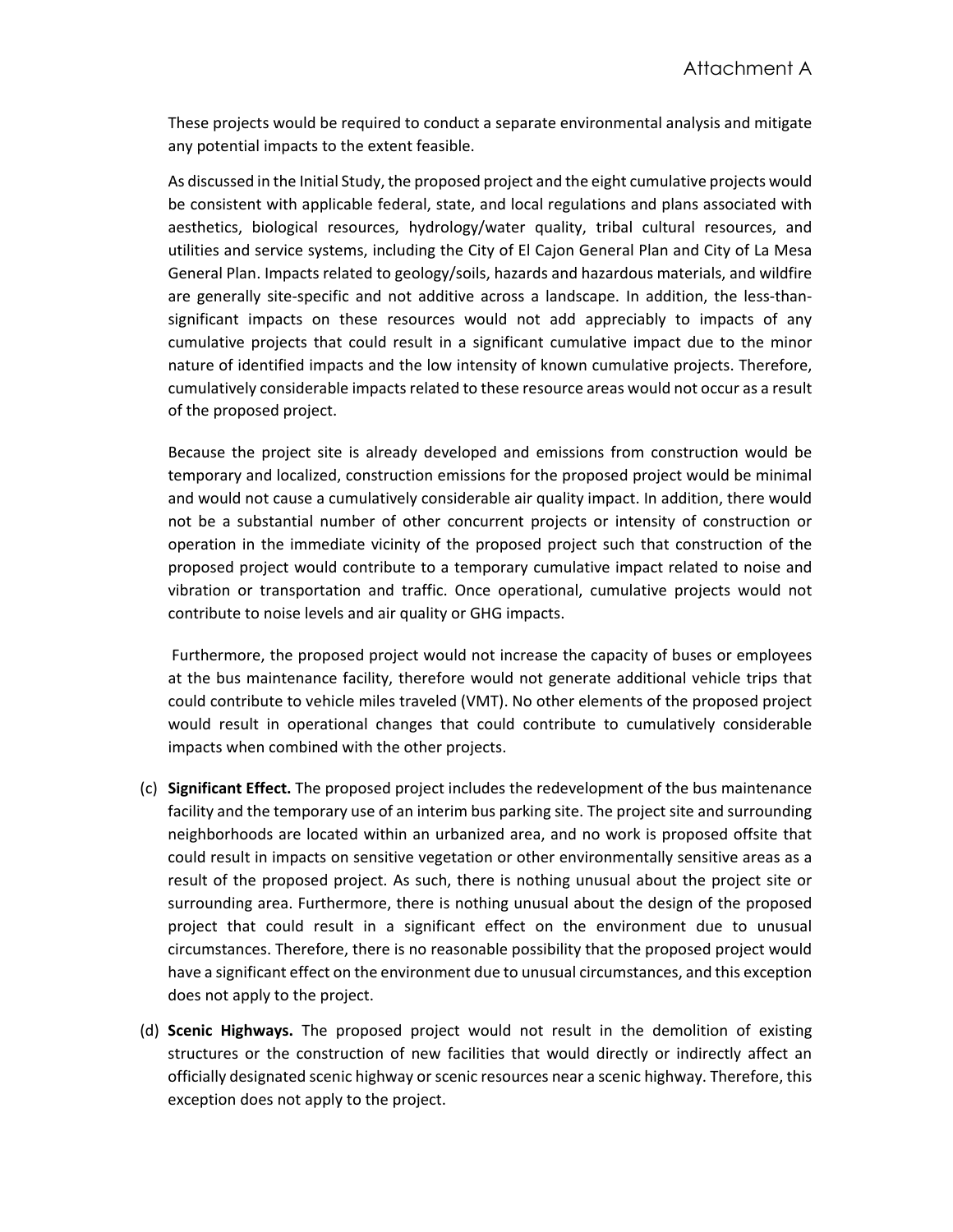(e) **Hazardous Waste Sites.** As discuss in the Initial Study, according to the California State Water Resources Control Board GeoTracker database, no hazardous materials or sites that could be accidentally released are known to occur within the project site. An underground storage tank was removed from the bus maintenance facility site on December 27, 2019, and tank closure was completed per the County of San Diego Department of Environmental Health (DEH). The school campus adjacent to the GHS site is listed on the DTSC Site Mitigation and Brownfield and Reuse Program, the State Tribal Sites – Site Mitigation and Brownfields Reuse Program Database, and on Envirostor as a School Cleanup Program site. The listing is due to a former debris pile adjacent to the southern portion of the Bus Maintenance Facility parking lot. In January of 2011, the Certification of Removal Action was signed, indicating DTSC determined the necessary actions had been completed at the site. Any hazardous materials encountered on the project site would be handled in accordance with all local, state, and federal regulations. In addition, the high school campus adjacent to the GHS site is listed on the leaking underground storage tank (LUST) Information System database. There are four LUST Cleanup Sites listed that are associated with the high school campus, all of which are closed. Though the GHS site is located near sites that are on lists compiled pursuant to Government Code Section 65962.5, these sites are not anticipated to cause a significant hazard to the public or the environment because they are closed or not significant.

Valhalla High School, adjacent to the Valhalla interim site, is listed on Envirostor as a School Cleanup Program site. The site is listed as No Further Action as of November 25, 2009. As this case is closed, this listing does not represent a significant hazard to the lot. However, based on this information, there may be the potential for contaminated soils on the Valhalla interim site. The proposed construction activities at Valhalla involve minor scraping of up to 6 inches and primarily involve the removal of existing disturbed vegetation. All grading activities on the site would comply with existing federal and state regulations for the handling of potentially impacted soil. Based on a review of GeoTracker and Envirostor, the Wagner interim site has had several unauthorized releases. A San Diego County Cleanup Program Site is listed as a closed case as of March 24, 1988. No cleanup actions were listed and no contaminants of concern were specified. A second San Diego County Cleanup Program Site with a waste oil/motor/hydraulic/lubricating release is listed as a closed case as of November 4, 1993. Additionally, a Leaking Underground Storage Tank (LUST) Cleanup Site is located on the property. The case is listed as a closed case as of September 9, 2009. As these cases are listed as closed and there will not be ground disturbance at these locations, the use of the lot is not anticipated to create significant hazard to the public or the environment, and impacts would be ness than significant.

Therefore, though the project site was included on lists compiled pursuant to Government Code Section 65962.5, it is not anticipated to create a significant hazard to the public or the environment. This exception does not apply to the project.

(f) **Historical Resources.** The proposed project includes reconstruction of the bus maintenance facility at the GHS campus, and the temporary use of one of two interim parking sites. There are no buildings or other structures considered historical resources at the GHS site, or the